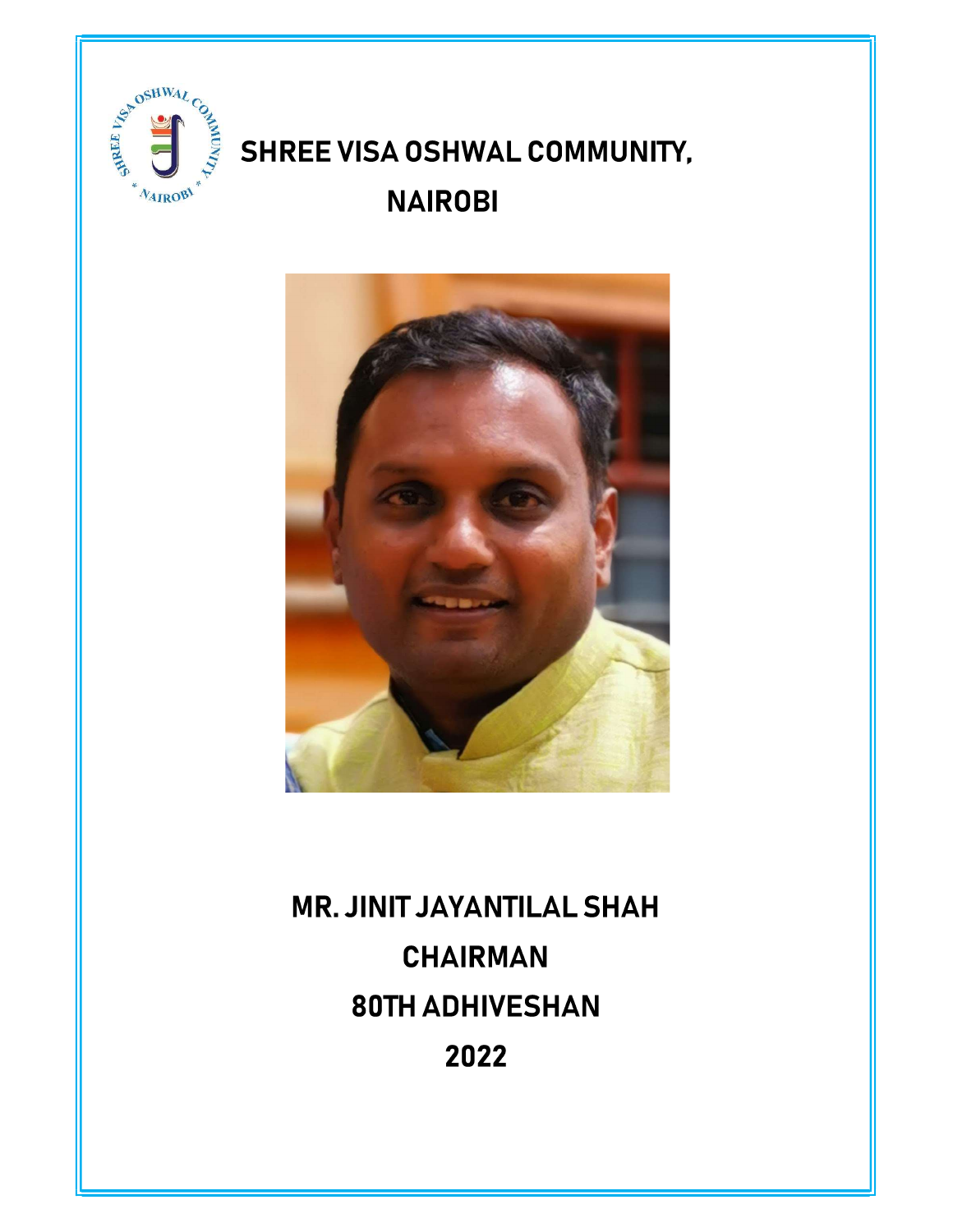The Chairman of the Oshwal Education and Relief Board, Mr. Nitin Pravinchandra Malde, Trustees, members of the Managing Committee of the Oshwal Education and Relief Board, Trustees, Office Bearers and Managing Committee members of the Shree Visa Oshwal Community Nairobi, Chairmen of all Visa Oshwal Community Centres across East Africa, Delegates, Distinguished Guests, Ladies and Gentlemen.

Jai Jinendra

The Visa Oshwal Community Nairobi very graciously welcomes all of you to the 80<sup>th</sup> Oshwal Education and Relief Board Adhiveshan and a special appreciation to all those delegates and members travelling in from other centers around East Africa. As we celebrate 20 years of the opening of Oshwal Centre we hope this Adhiveshan will leave you with good memories to take away and that our hospitality will have no shortcomings.

After two years of Covid lockdowns, disruptions, online events and virtual learning, the light at the end of the tunnel is bright. We can now see the people emerging from the last two years with a different mindset. People now know the wonders of technology and what one can do with it. Technology has opened up borders and allowed students anywhere in the world to engage in online learning. At the Visa Oshwal Community Nairobi we use this technology to conduct religious classes where the teacher conducting the classes is based in India and Dubai and members log in to take part in the religious classes. This would have been unheard of two years ago but now it's a reality.

The Oshwal Education and Relief Board has risen to the challenges presented by the various Covid restrictions and successfully transitioned to online classes when required. This shows how versatile the Oshwal Education and Relief Board, its staff and management team are. The Visa Oshwal Community Nairobi is in awe of this and congratulate the Board in the success of continuing the education through the difficult times over the past two years.

The world is evolving over time. Degrees and Diplomas that have traditionally been the marker of one's personal growth and success no longer stand in good stead and the world is demanding more skill sets from its population. The Oshwal Education and Relief Board must take heed of this when formulating its long-term plans. Our Oshwal schools have long been considered super institutions both locally and by examination bodies and universities globally. However, we must ensure that going forward the children leaving from these institutions leave as well-grounded all-rounders. They need to have acquired skills other than education and these will see them hold their positions and advantages when they venture into the global employment market. Let us teach our children to be entrepreneurs, sports people and look at career choices away from the traditional careers always chosen.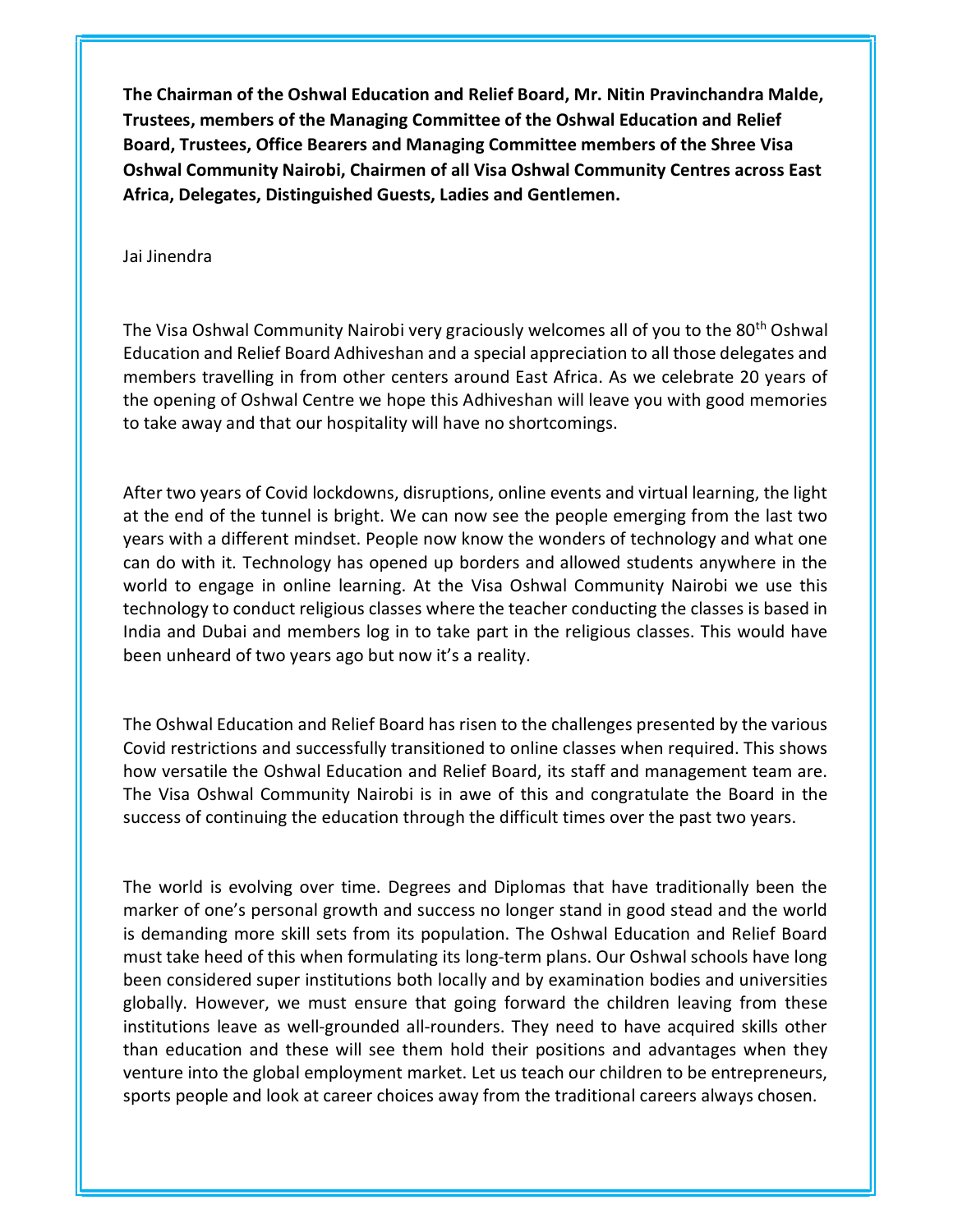The Oshwal Education and Relief Board in Kenya is a global trendsetter. As is norm at any Adhiveshan the Oshwal Education and Relief Board gets a chance to highlight activities that it has undertaken over the past years and to lay out its visions for the future. From its roots of providing good quality education to providing relief to members of centres around East Africa, the Board has done a fantastic job over the last few years. I am sure all centres will concur with me when I say the Oshwal Education and Relief Board deserves the biggest pat on their back for the amazing work they have done and continue doing. Over the years, it has been good to see more and more younger people involving themselves as delegates and this acts as a sure sign that the future of the Board is bright and in good hands.

The Visa Oshwal Community Nairobi recognizes that as a community we face challenges which probably echo and reflect similarities with other centres around the country. We find that more and more people are being burdened by the cost of medical care and we request the Board and the delegates to consider potential solutions to providing relief to members. We also request the Board to consider investing more into sporting facilities. One day we want to see our Oshwals being recognized not only as some of the best business men and women in the world but also as the best sports men and women. Towards these and other such initiatives, the Visa Oshwal Community Nairobi would like to offer its full support to the Oshwal Education & Relief Board.

Our Global Oshwal community is where it is due to the hard work, commitment and vision of volunteers. Members make the community, but volunteers drive the community. Similarly the Oshwal Education and Relief Board has been successful primarily due to the sheer effort and hard work that all delegates and volunteers have put into the institution, and the Visa Oshwal Community Nairobi salutes all the volunteers and delegates for their commitment and we encourage all delegates to dispense the responsibilities given by their centres to their best abilities.

On behalf of the Trustees, Office Bearers and Management Committee, I congratulate the Oshwal Education and Relief Board on the occasion of the 80<sup>th</sup> Adhiveshan. I wish you all the very best in your deliberations and discussions and may this Adhiveshan be fruitful and further the progress the success of the Oshwal Education and Relief Board.

Jai Oshwal Jinit Jayantilal Shah Chairman Visa Oshwal Community Nairobi